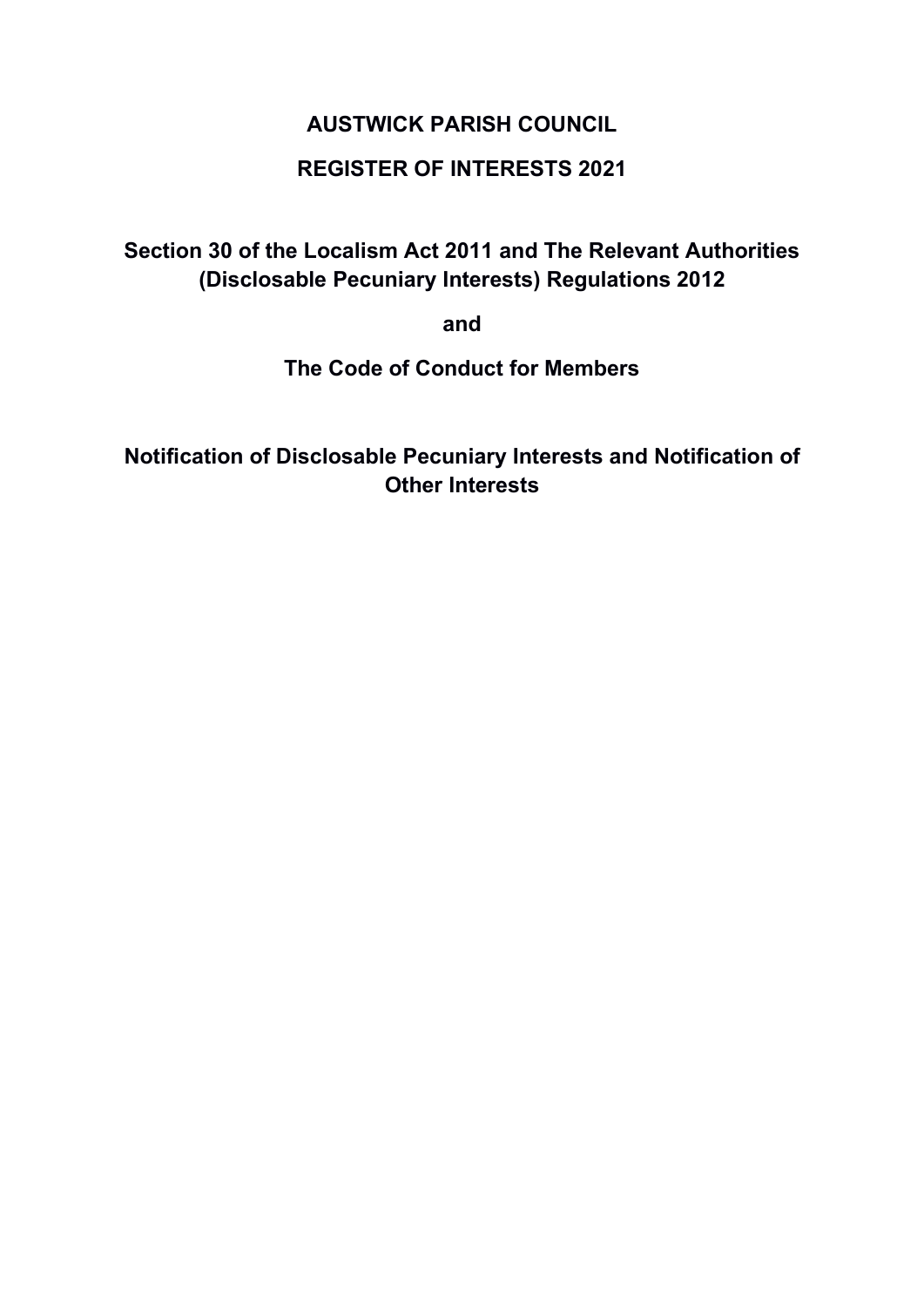I, Peter Anthony Goold

a Member of Austwick Parish Council

GIVE NOTICE that I have the following Disclosable Pecuniary Interests and/or Other Interests (please state 'None' where appropriate):

### Part 1

# Disclosable Pecuniary Interests

These are interests specified by the Secretary of State and either it is your interest or an interest of your **partner** (which means spouse or civil partner, a person with whom you are living as husband or wife, or a person with whom you are living as if you are civil partners):

# Employment, office, trade, profession or vocation

Any employment, office, trade, profession or vocation carried on for profit or gain.

**None** 

# Sponsorship

Any payment or provision of any other financial benefit (other than from the Council) made or provided within the last 12 months in respect of any expenses incurred by you in carrying out duties as a member, or towards your election expenses.

This includes any payment or financial benefit from a trade union within the meaning of the Trade Union and Labour Relations (Consolidation) Act 1992.

None

# **Contracts**

Any contract which is made between the relevant person (or a body in which the relevant person has a beneficial interest) and the Council —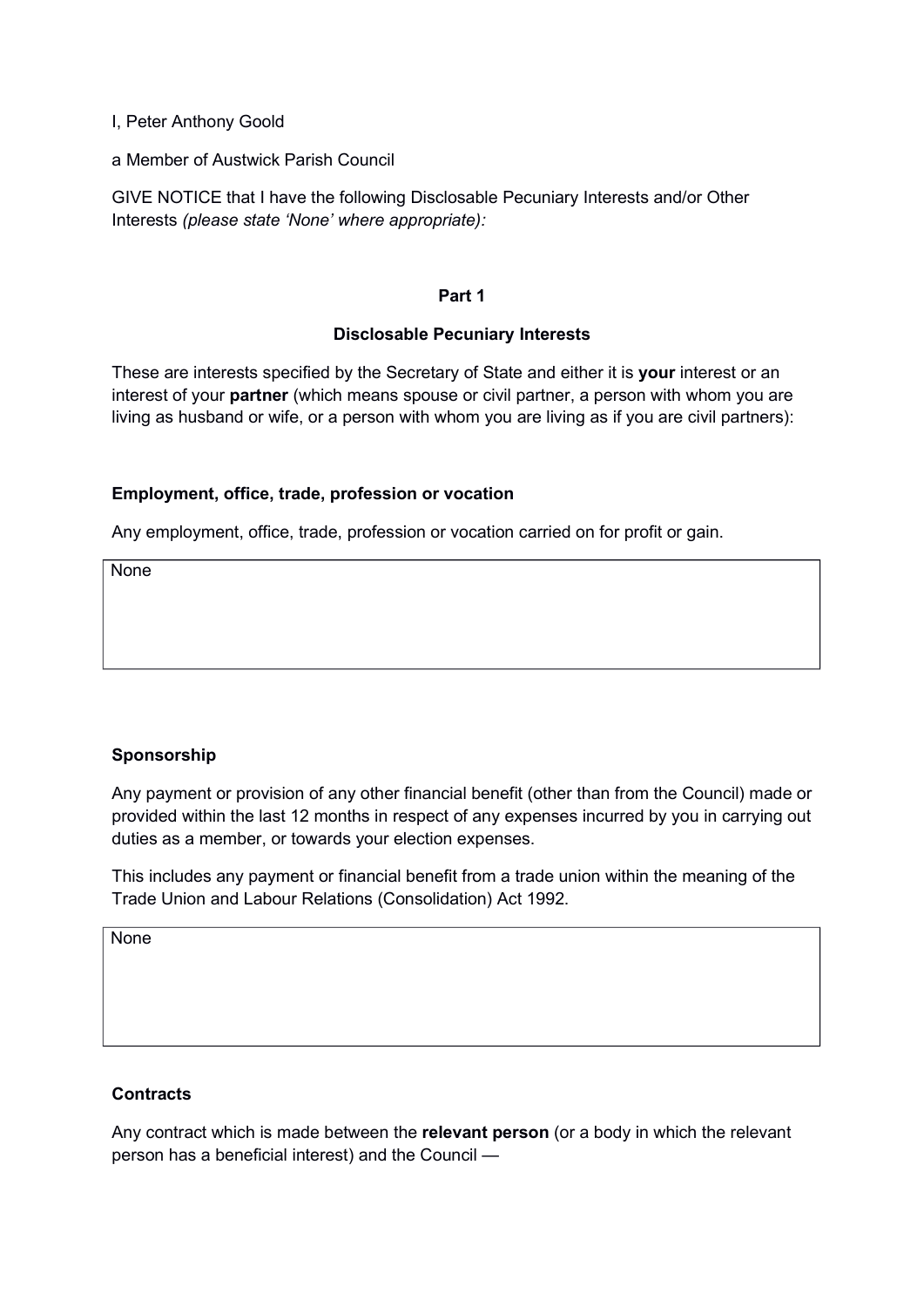(a) under which goods or services are to be provided or works are to be executed; and

(b) which has not been fully discharged.

(A relevant person is you, your spouse or civil partner, a person with whom you are living as husband and wife, or a person with whom you are living as if you were civil partners)

None

#### Land

Any beneficial interest in land which is within the area of the Council. This includes your home address or any other property.

Oxenber Cottage Graystonber Lane Austwick Via Lancaster LA2 8BJ

### Licences

Any licence (alone or jointly with others) to occupy land in the Parish for a month or longer.

**None** 

# Corporate tenancies

Any tenancy where (to your knowledge)—

- (a) the landlord is the Council; and
- (b) the tenant is a body in which the relevant person has a beneficial interest.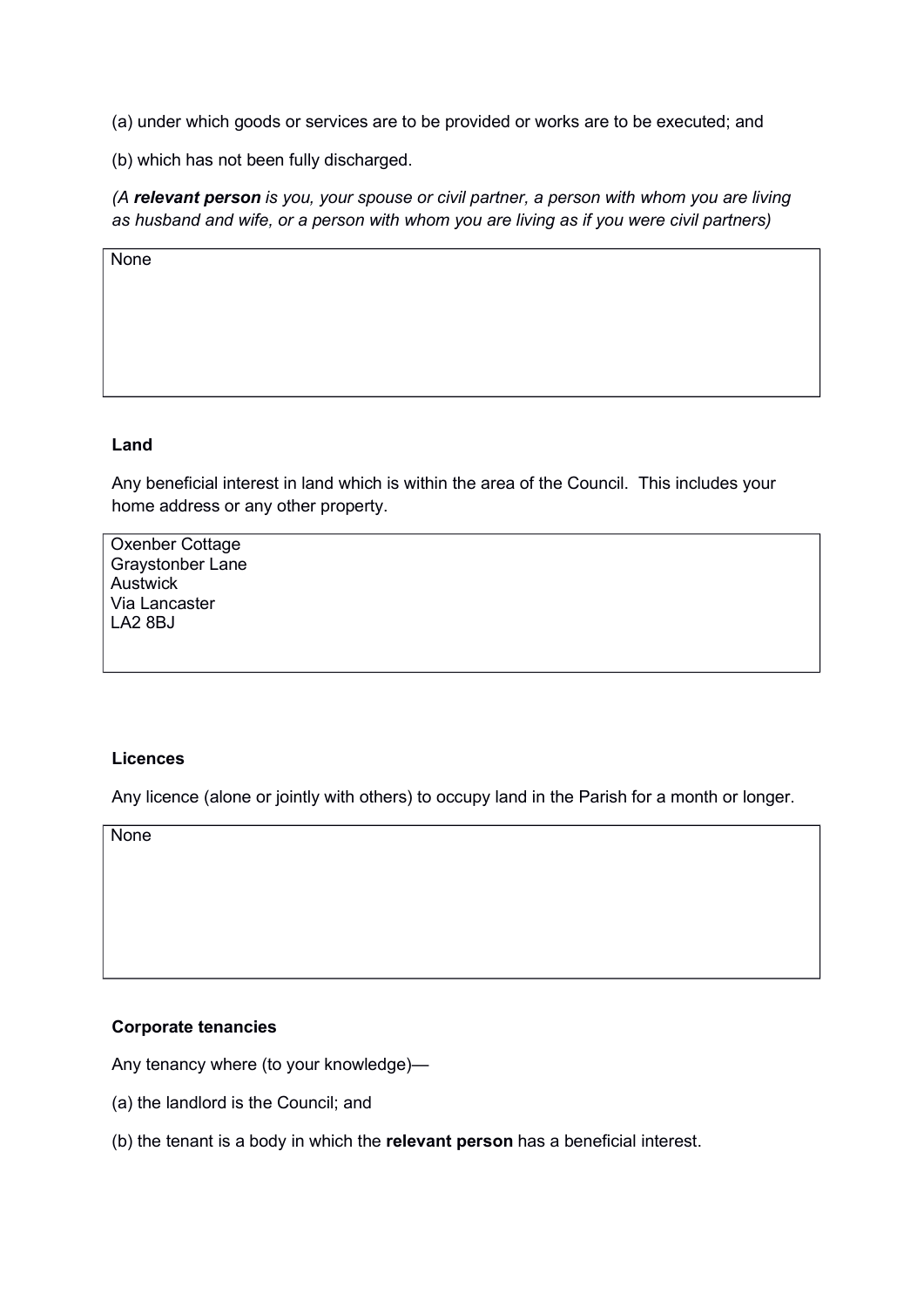None

# **Securities**

Any beneficial interest in securities (shares, debentures, debenture stock, loan stock, bonds, units of a collective investment scheme and other securities of any description, other than money deposited with a building society) of a body where—

(a) that body (to your knowledge) has a place of business or land in the Parish; and

(b) either—

(i) the total nominal value of the securities exceeds £25,000 or one hundredth of the total issued share capital of that body; or

(ii) if the share capital of that body is of more than one class, the total nominal value of the shares of any one class in which the relevant person has a beneficial interest exceeds one hundredth of the total issued share capital of that class.

(A relevant person is you, your spouse or civil partner, a person with whom you are living as husband and wife, or a person with whom you are living as if you were civil partners)

**None** 

Date 21 May 2018 signed...... P A Goold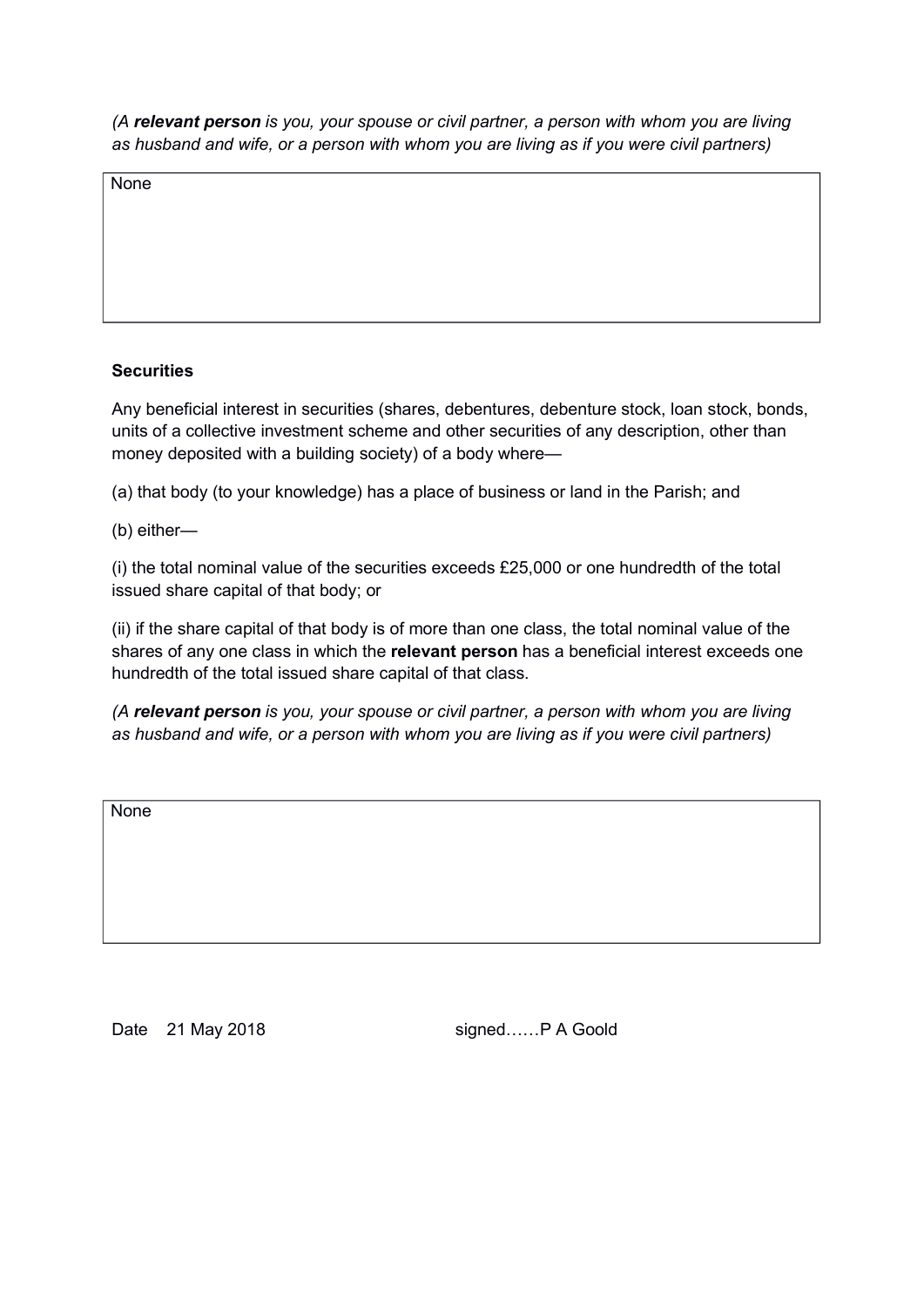### Other Interests

I ALSO GIVE NOTICE that I have the following Other Interests (please state 'None' where appropriate):

# Membership of other bodies

Details of any body of which you are a member in a position of general control or management and to which you are appointed or nominated by the Council:

Hargraves and Green Educational Foundation - Trustee Settle and District Aid in Sickness fund - Trustee

Details of any body exercising functions of a public nature; any body directed to charitable purposes or any body one of whose principal purposes includes the influence of public opinion or policy (including any political party or trade union), of which you are a member or in a position of general control or management:

National Trust - Member Austwick Community Broadband Association - Member Institute of Chartered Accountants in England and Wales - Member

# Gifts and hospitality

Details of any person or organisation from which you have received a gift or hospitality with an estimated value of at least £50 by virtue of your office as a Member of the Council:

None

Date: 21 May 2018 Print name: P A Goold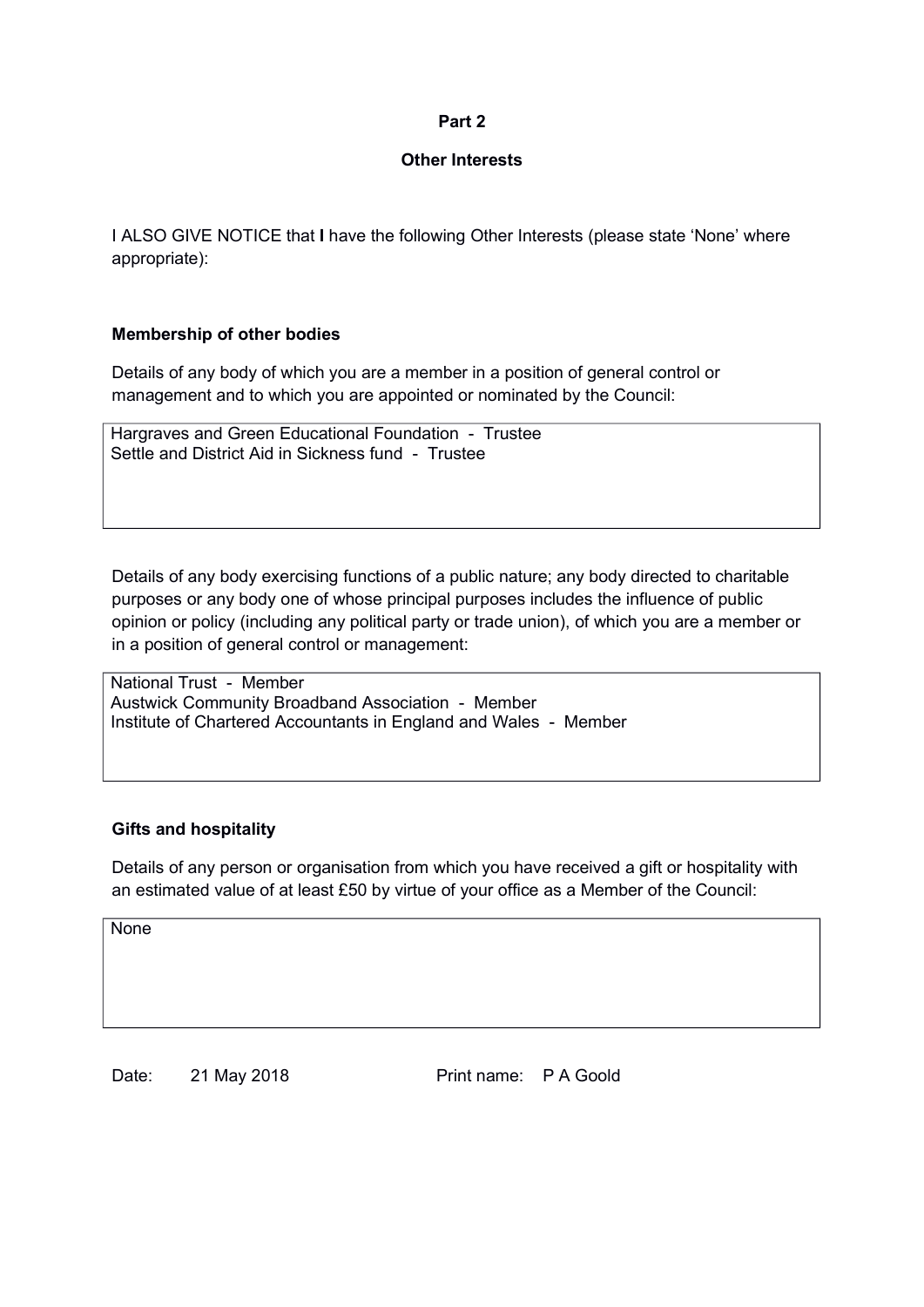I, Barbara Tibbatts

a Member/co-opted Member of Austwick Parish Council

GIVE NOTICE that I have the following Disclosable Pecuniary Interests and/or Other Interests (please state 'None' where appropriate):

### Part 1

### Disclosable Pecuniary Interests

These are interests specified by the Secretary of State and either it is your interest or an interest of your **partner** (which means spouse or civil partner, a person with whom you are living as husband or wife, or a person with whom you are living as if you are civil partners):

# Employment, office, trade, profession or vocation

Any employment, office, trade, profession or vocation carried on for profit or gain.

None

# Sponsorship

Any payment or provision of any other financial benefit (other than from the Council) made or provided within the last 12 months in respect of any expenses incurred by you in carrying out duties as a member, or towards your election expenses.

This includes any payment or financial benefit from a trade union within the meaning of the Trade Union and Labour Relations (Consolidation) Act 1992.

None

# **Contracts**

Any contract which is made between the relevant person (or a body in which the relevant person has a beneficial interest) and the Council —

(a) under which goods or services are to be provided or works are to be executed; and

(b) which has not been fully discharged.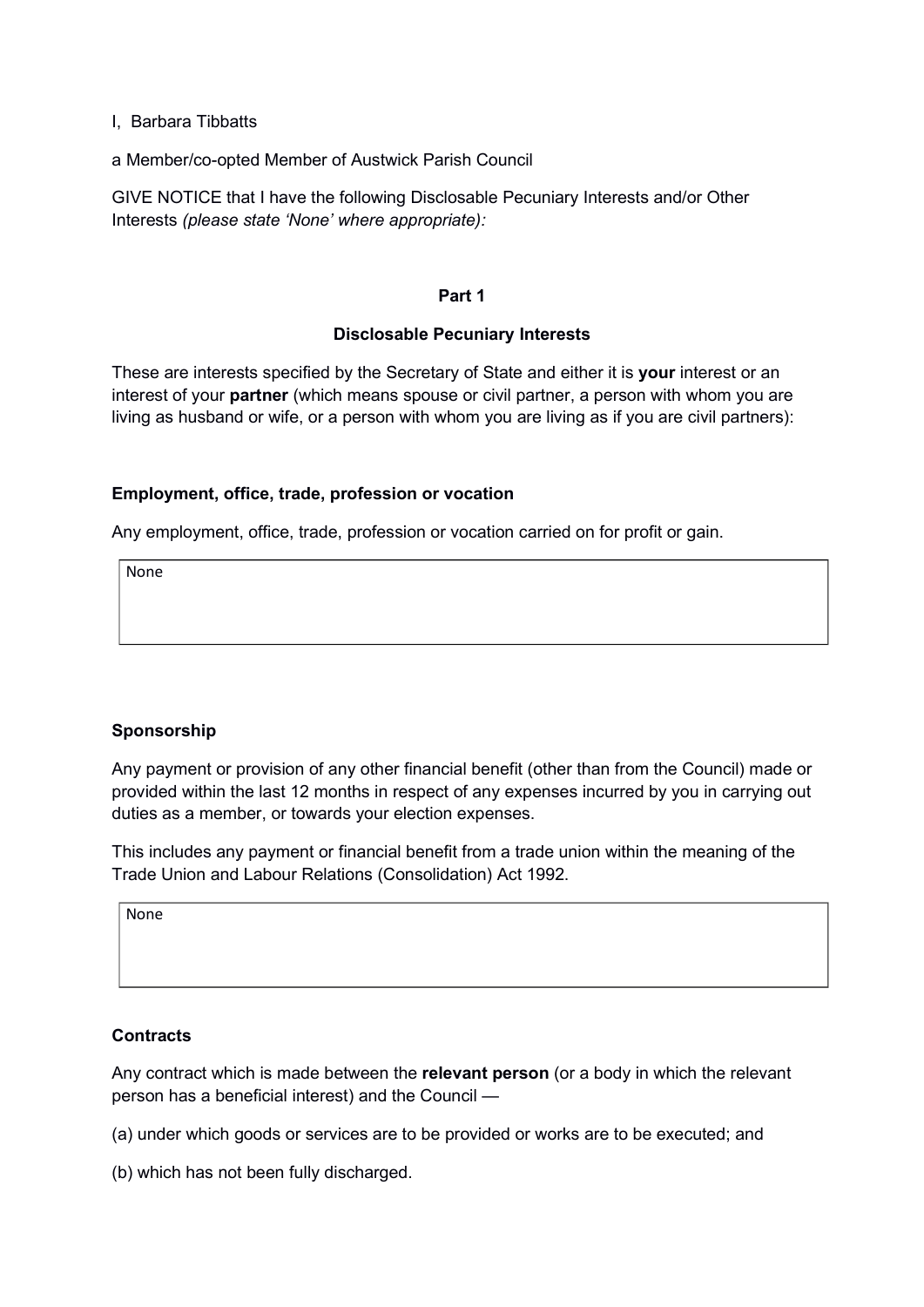None

## Land

Any beneficial interest in land which is within the area of the Council. This includes your home address or any other property.

Newfield House and land attached

### Licences

Any licence (alone or jointly with others) to occupy land in the Parish for a month or longer.

None

# Corporate tenancies

Any tenancy where (to your knowledge)—

(a) the landlord is the Council; and

|  |  |  |  |  |  | (b) the tenant is a body in which the relevant person has a beneficial interest. |  |
|--|--|--|--|--|--|----------------------------------------------------------------------------------|--|
|  |  |  |  |  |  |                                                                                  |  |

(A relevant person is you, your spouse or civil partner, a person with whom you are living as husband and wife, or a person with whom you are living as if you were civil partners)

None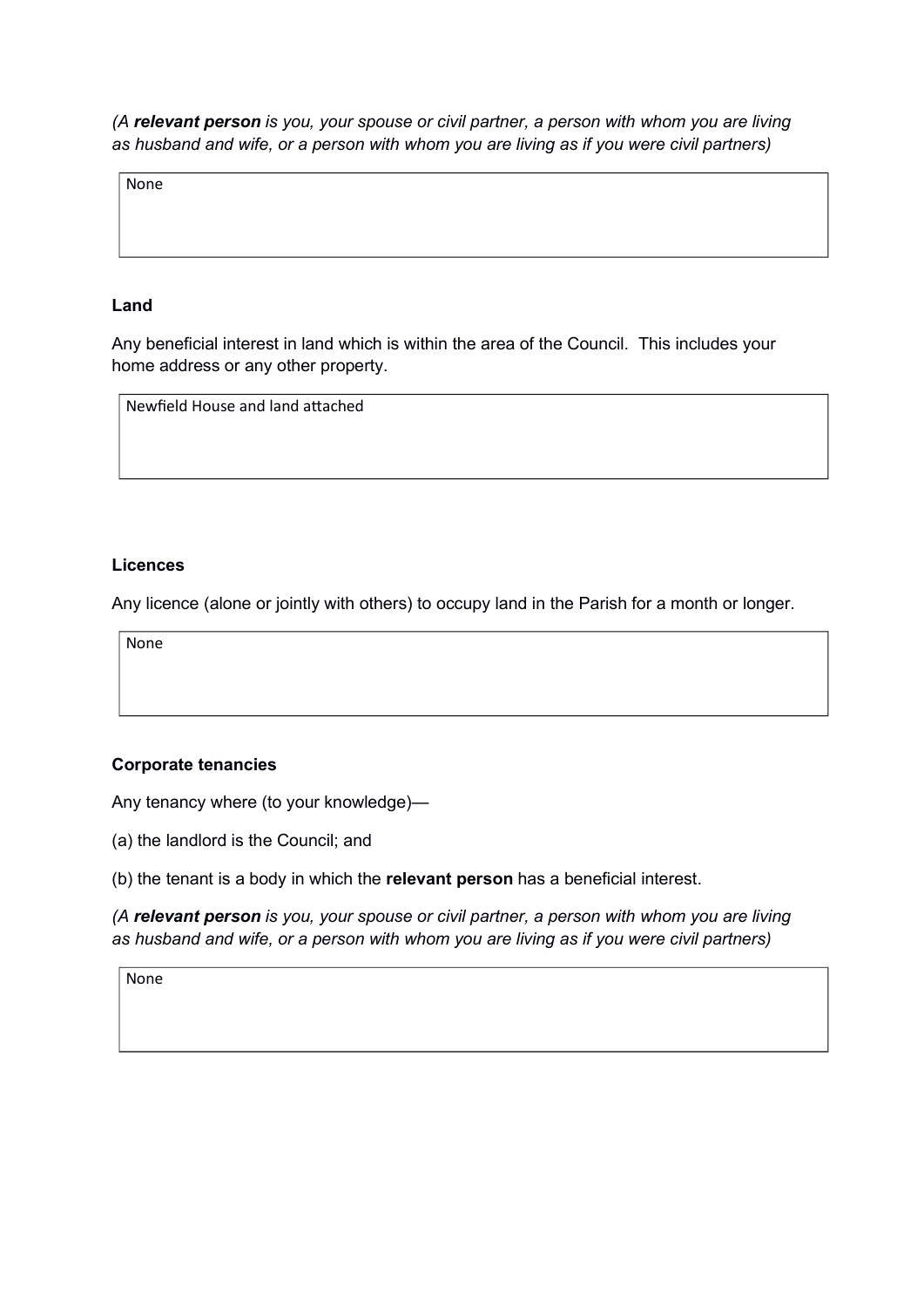# **Securities**

Any beneficial interest in securities (shares, debentures, debenture stock, loan stock, bonds, units of a collective investment scheme and other securities of any description, other than money deposited with a building society) of a body where—

(a) that body (to your knowledge) has a place of business or land in the Parish; and

(b) either—

(i) the total nominal value of the securities exceeds £25,000 or one hundredth of the total issued share capital of that body; or

(ii) if the share capital of that body is of more than one class, the total nominal value of the shares of any one class in which the relevant person has a beneficial interest exceeds one hundredth of the total issued share capital of that class.

(A relevant person is you, your spouse or civil partner, a person with whom you are living as husband and wife, or a person with whom you are living as if you were civil partners)

None

Date 21<sup>st</sup> May 2018 signed……Barbara Tibbatts…………………………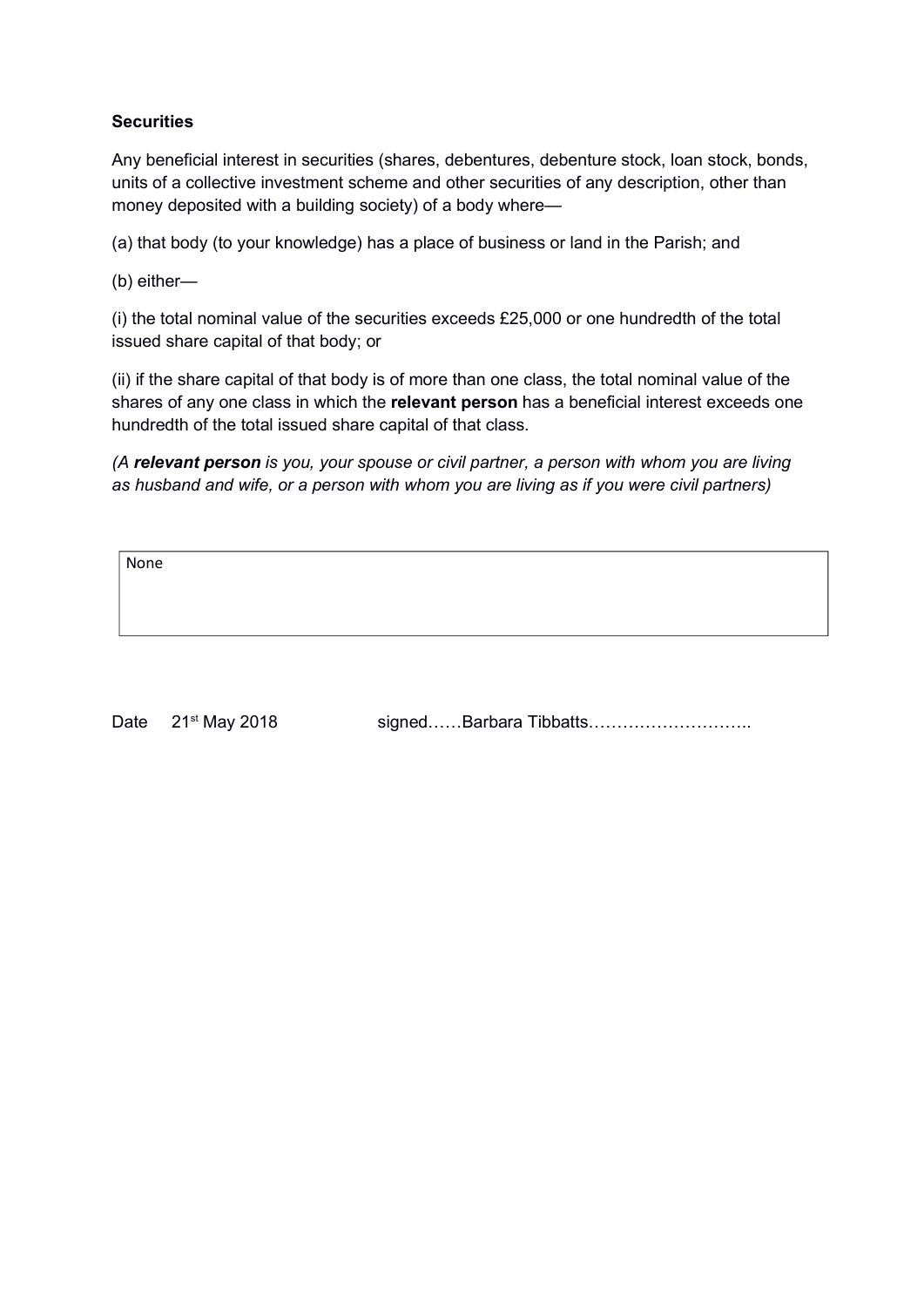## Other Interests

I ALSO GIVE NOTICE that I have the following Other Interests (please state 'None' where appropriate):

# Membership of other bodies

Details of any body of which you are a member in a position of general control or management and to which you are appointed or nominated by the Council:

None

Details of any body exercising functions of a public nature; any body directed to charitable purposes or any body one of whose principal purposes includes the influence of public opinion or policy (including any political party or trade union), of which you are a member or in a position of general control or management:

None

# Gifts and hospitality

Details of any person or organisation from which you have received a gift or hospitality with an estimated value of at least £50 by virtue of your office as a Member of the Council:

None

Date: 21<sup>st</sup> May 2018 **Print name: Barbara Tibbatts**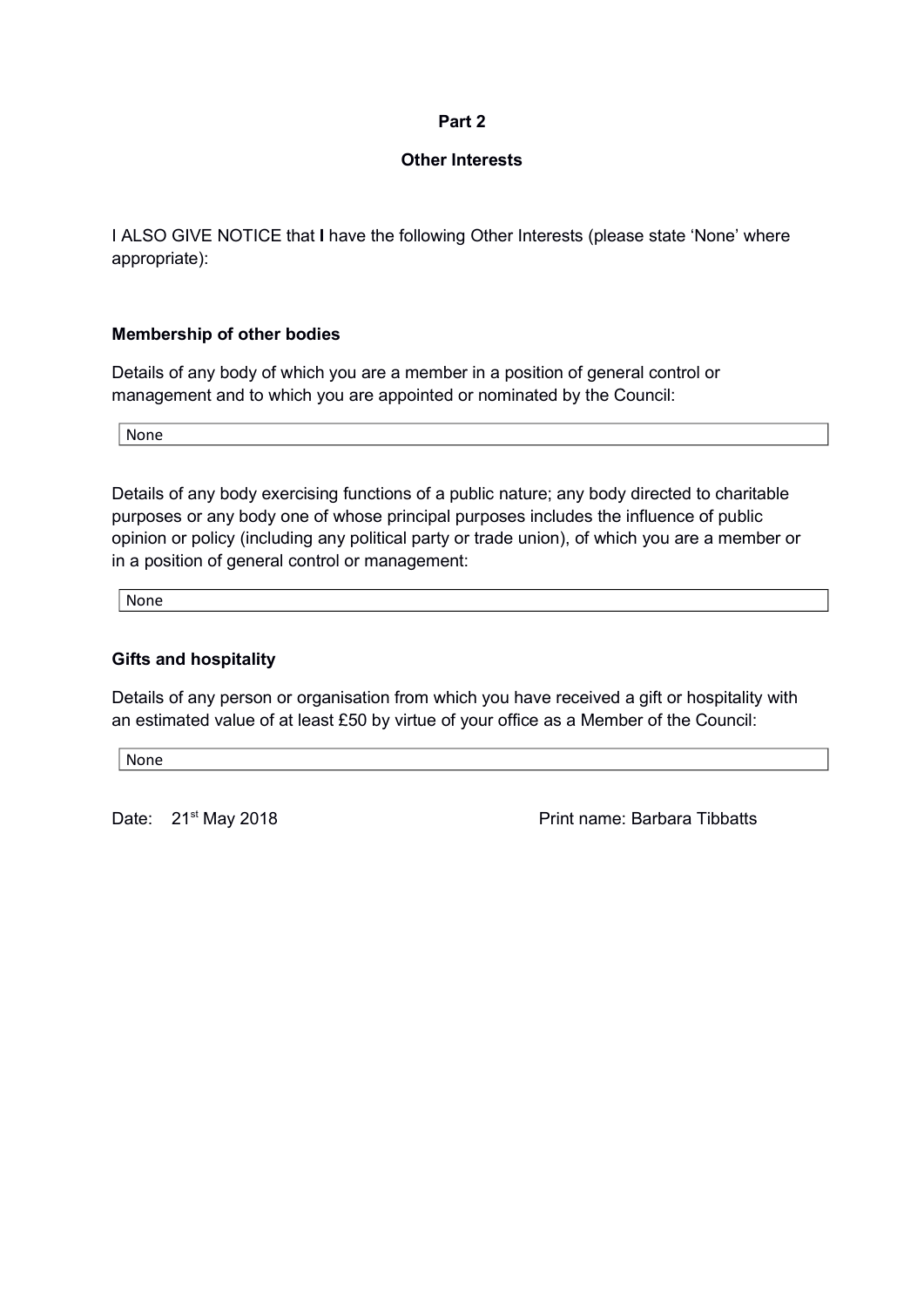I, David Ralph Dewhirst

a Member/co-opted Member of Austwick Parish Council

GIVE NOTICE that I have the following Disclosable Pecuniary Interests and/or Other Interests (please state 'None' where appropriate):

### Part 1

### Disclosable Pecuniary Interests

These are interests specified by the Secretary of State and either it is your interest or an interest of your **partner** (which means spouse or civil partner, a person with whom you are living as husband or wife, or a person with whom you are living as if you are civil partners):

# Employment, office, trade, profession or vocation

Any employment, office, trade, profession or vocation carried on for profit or gain.

Proprietor, Wood View Guest House, The Green, Austwick, LA2 8BB

# Sponsorship

Any payment or provision of any other financial benefit (other than from the Council) made or provided within the last 12 months in respect of any expenses incurred by you in carrying out duties as a member, or towards your election expenses.

This includes any payment or financial benefit from a trade union within the meaning of the Trade Union and Labour Relations (Consolidation) Act 1992.

None

# **Contracts**

Any contract which is made between the **relevant person** (or a body in which the relevant person has a beneficial interest) and the Council —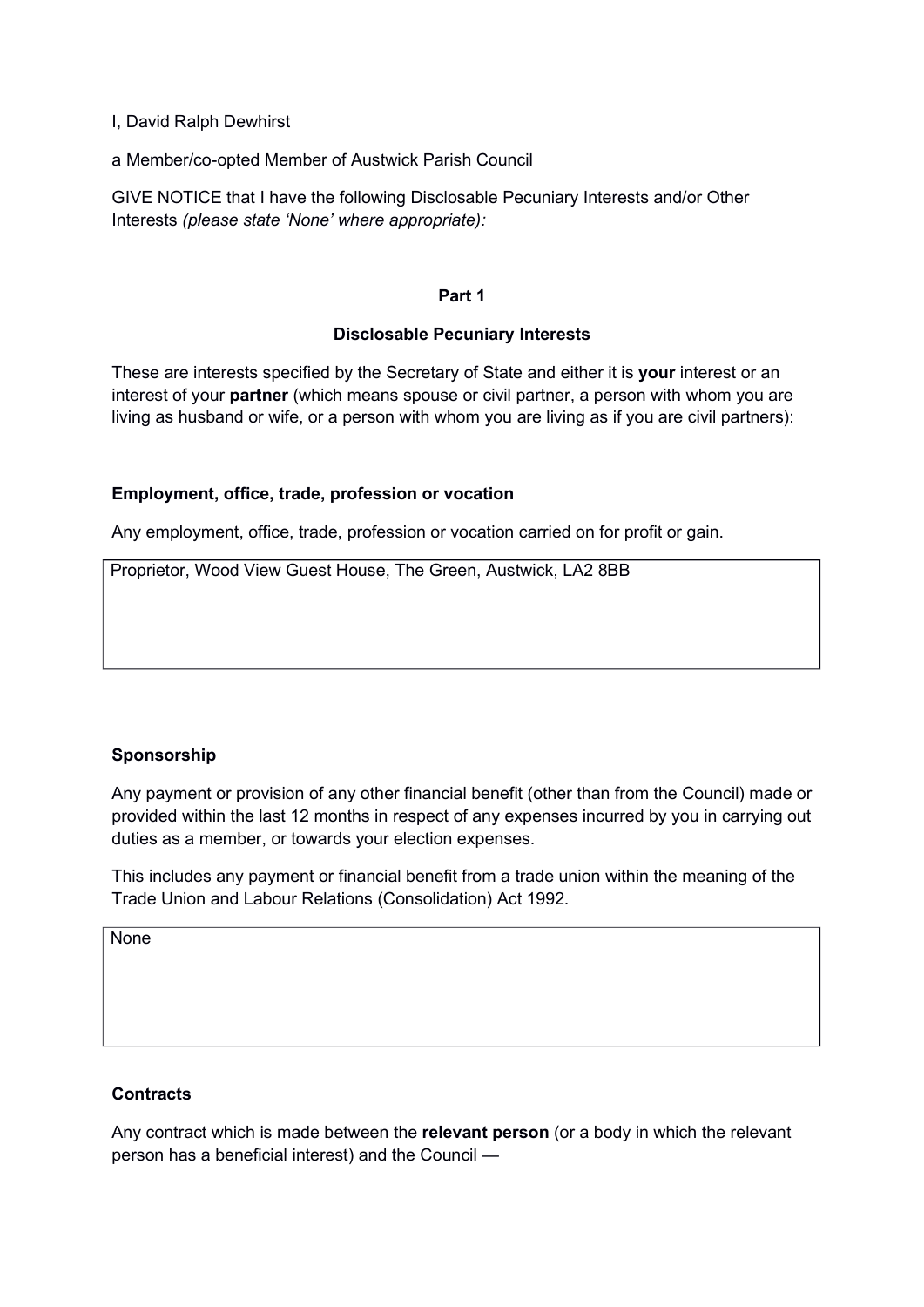(a) under which goods or services are to be provided or works are to be executed; and

(b) which has not been fully discharged.

(A relevant person is you, your spouse or civil partner, a person with whom you are living as husband and wife, or a person with whom you are living as if you were civil partners)

None

# Land

Any beneficial interest in land which is within the area of the Council. This includes your home address or any other property.

Wood View Guest House, The Green, Austwick LA2 8BB

# **Licences**

Any licence (alone or jointly with others) to occupy land in the Parish for a month or longer.

**None** 

# Corporate tenancies

Any tenancy where (to your knowledge)—

- (a) the landlord is the Council; and
- (b) the tenant is a body in which the relevant person has a beneficial interest.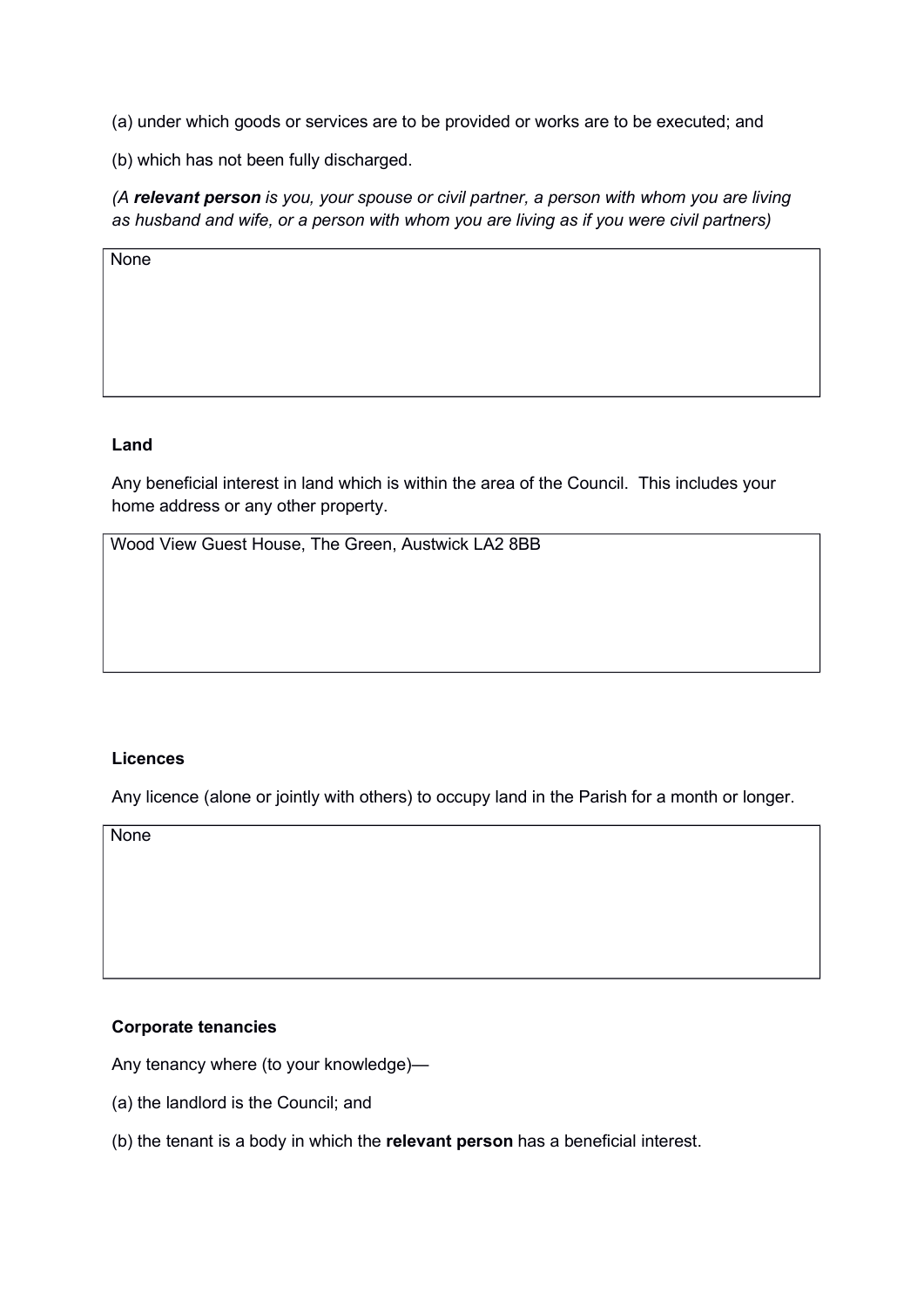None

# **Securities**

Any beneficial interest in securities (shares, debentures, debenture stock, loan stock, bonds, units of a collective investment scheme and other securities of any description, other than money deposited with a building society) of a body where—

(a) that body (to your knowledge) has a place of business or land in the Parish; and

(b) either—

(i) the total nominal value of the securities exceeds £25,000 or one hundredth of the total issued share capital of that body; or

(ii) if the share capital of that body is of more than one class, the total nominal value of the shares of any one class in which the relevant person has a beneficial interest exceeds one hundredth of the total issued share capital of that class.

(A relevant person is you, your spouse or civil partner, a person with whom you are living as husband and wife, or a person with whom you are living as if you were civil partners)

**None** 

Date 21 May 2018 **Date 21 May 2018** Signed...David Ralph Dewhirst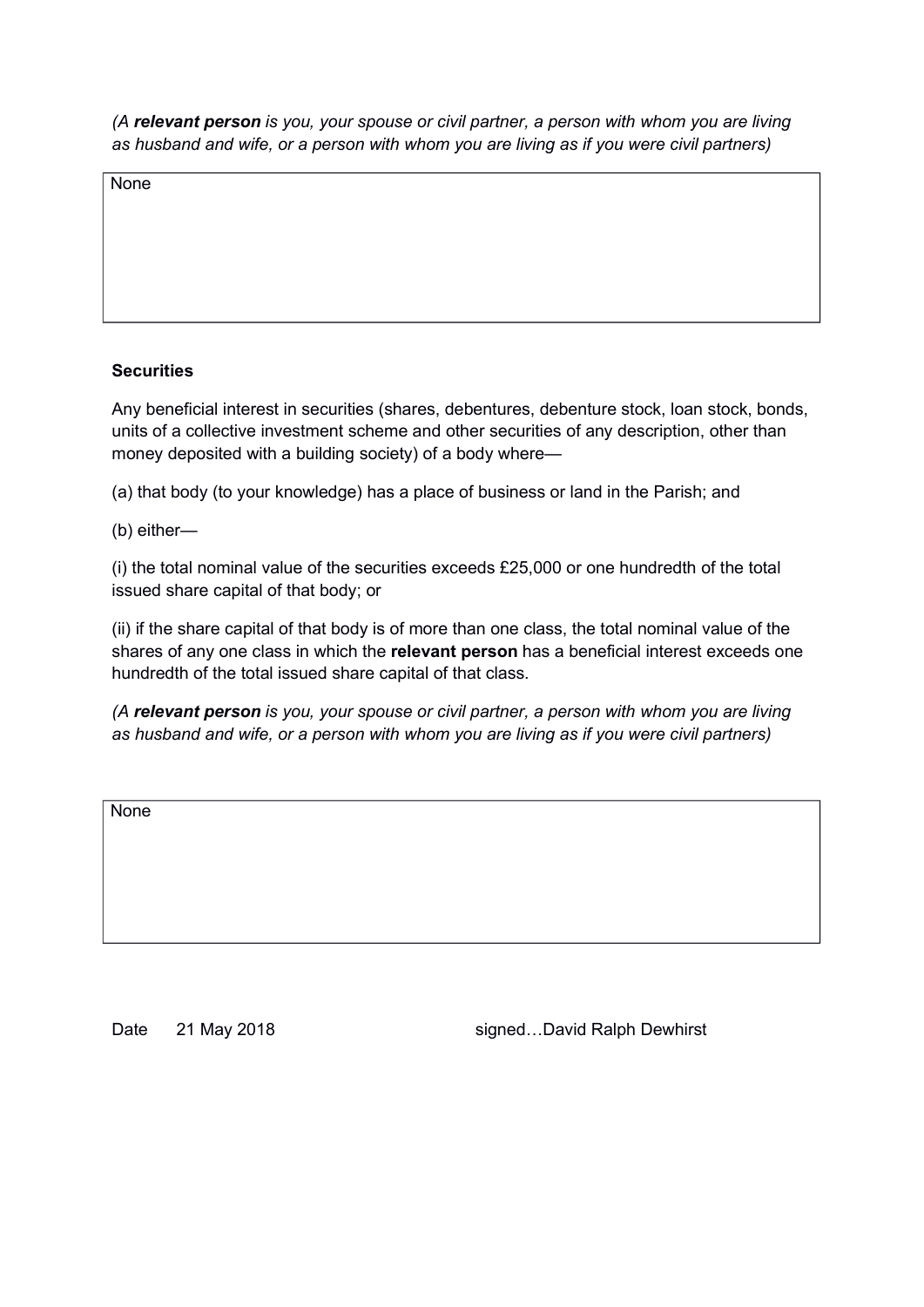# Other Interests

I ALSO GIVE NOTICE that I have the following Other Interests (please state 'None' where appropriate):

# Membership of other bodies

Details of any body of which you are a member in a position of general control or management and to which you are appointed or nominated by the Council:

**None** 

Details of any body exercising functions of a public nature; any body directed to charitable purposes or any body one of whose principal purposes includes the influence of public opinion or policy (including any political party or trade union), of which you are a member or in a position of general control or management:

None

# Gifts and hospitality

Details of any person or organisation from which you have received a gift or hospitality with an estimated value of at least £50 by virtue of your office as a Member of the Council:

None

Date: 21 May 2018 **Print name: David Ralph Dewhirst**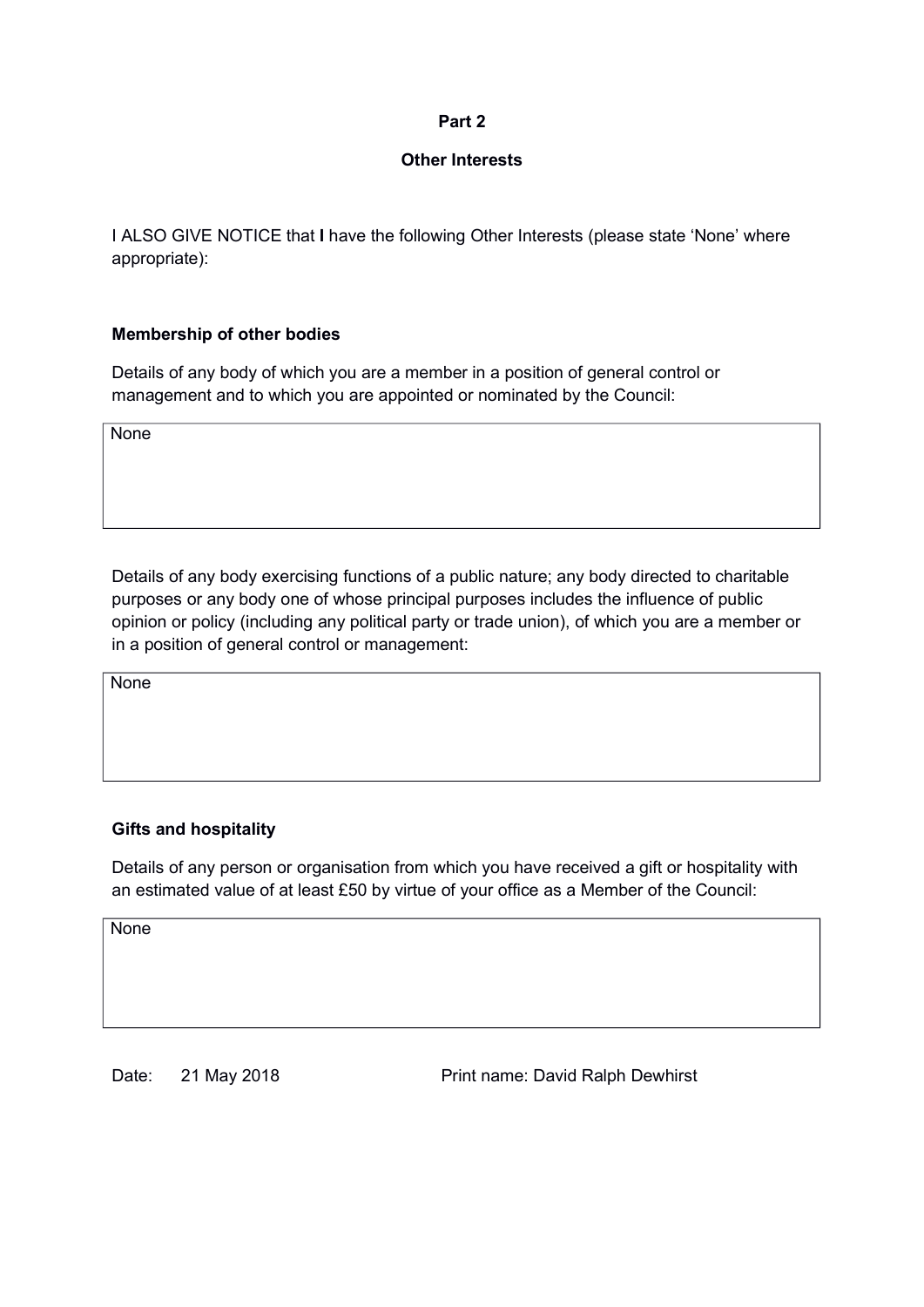I, Mark John Robinson

a Member/co-opted Member of Austwick Parish Council

GIVE NOTICE that I have the following Disclosable Pecuniary Interests and/or Other Interests (please state 'None' where appropriate):

### Part 1

### Disclosable Pecuniary Interests

These are interests specified by the Secretary of State and either it is your interest or an interest of your **partner** (which means spouse or civil partner, a person with whom you are living as husband or wife, or a person with whom you are living as if you are civil partners):

# Employment, office, trade, profession or vocation

Any employment, office, trade, profession or vocation carried on for profit or gain.

Owner/director of Alexika Ltd, a technical translation agency.

# Sponsorship

Any payment or provision of any other financial benefit (other than from the Council) made or provided within the last 12 months in respect of any expenses incurred by you in carrying out duties as a member, or towards your election expenses.

This includes any payment or financial benefit from a trade union within the meaning of the Trade Union and Labour Relations (Consolidation) Act 1992.

None

# **Contracts**

Any contract which is made between the relevant person (or a body in which the relevant person has a beneficial interest) and the Council —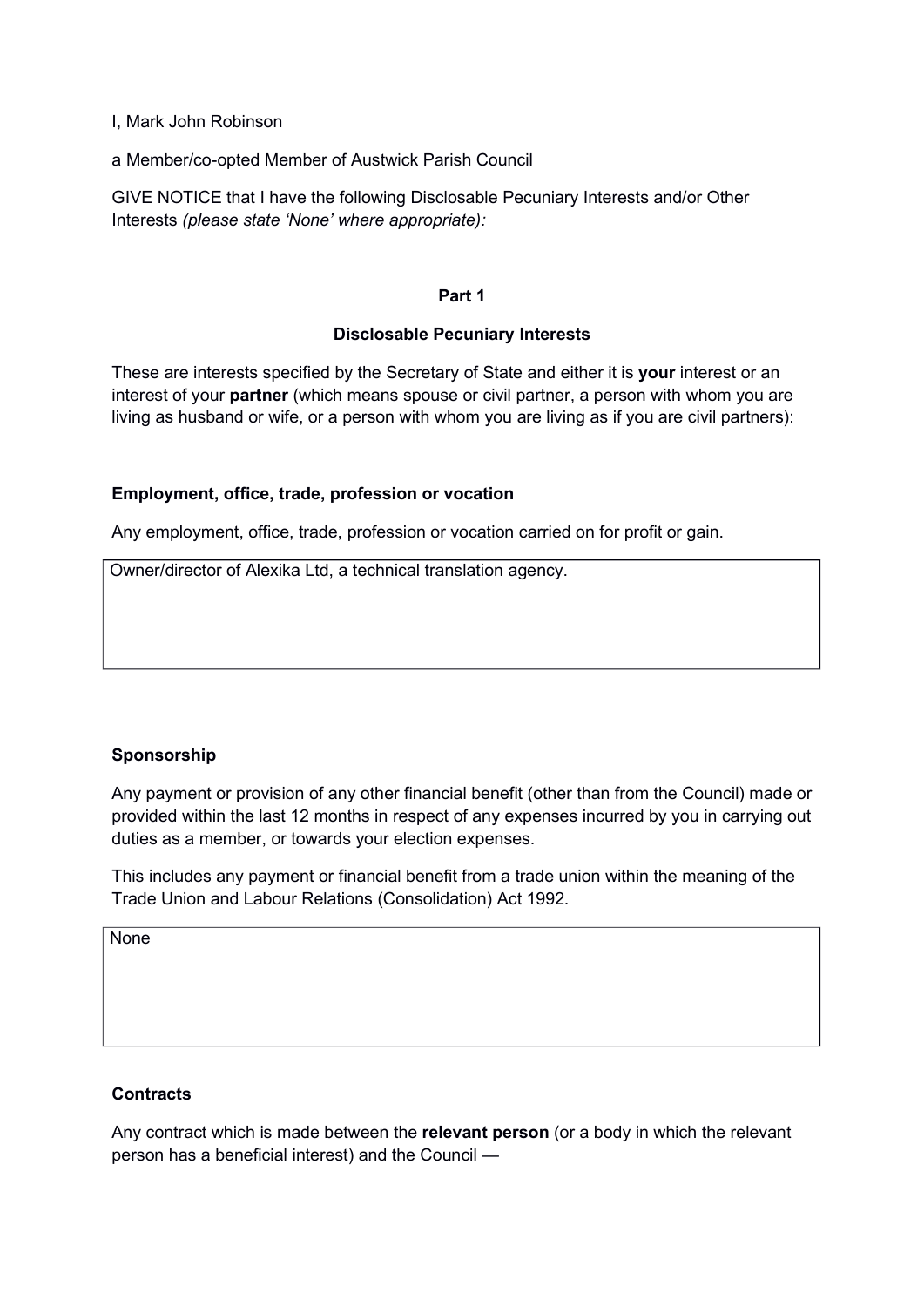(a) under which goods or services are to be provided or works are to be executed; and

(b) which has not been fully discharged.

(A relevant person is you, your spouse or civil partner, a person with whom you are living as husband and wife, or a person with whom you are living as if you were civil partners)

**None** 

#### Land

Any beneficial interest in land which is within the area of the Council. This includes your home address or any other property.

Harden Coach House Clapham Road Austwick LA2 8BQ

#### **Licences**

Any licence (alone or jointly with others) to occupy land in the Parish for a month or longer.

**None** 

#### Corporate tenancies

Any tenancy where (to your knowledge)—

- (a) the landlord is the Council; and
- (b) the tenant is a body in which the relevant person has a beneficial interest.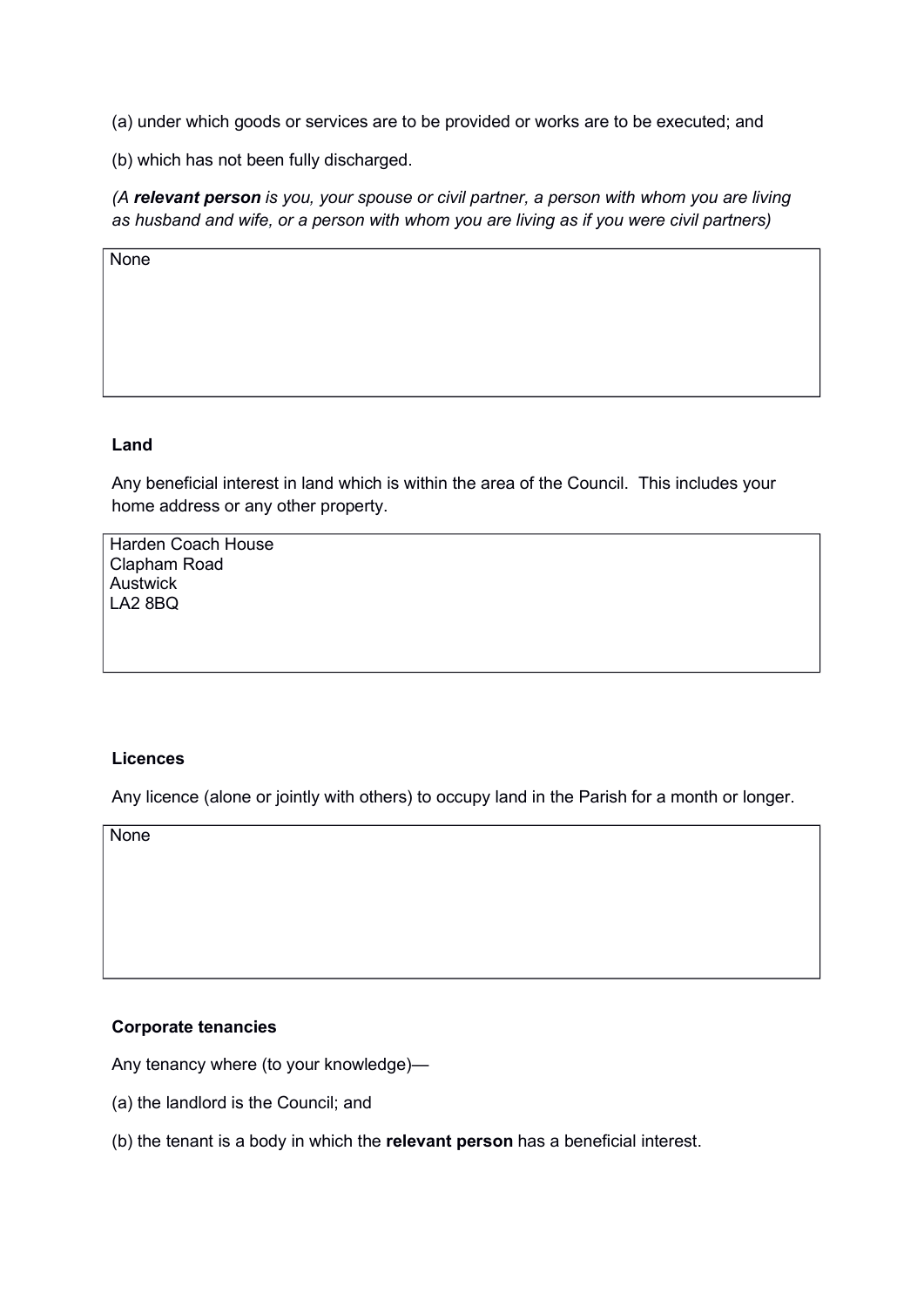None

# **Securities**

Any beneficial interest in securities (shares, debentures, debenture stock, loan stock, bonds, units of a collective investment scheme and other securities of any description, other than money deposited with a building society) of a body where—

(a) that body (to your knowledge) has a place of business or land in the Parish; and

(b) either—

(i) the total nominal value of the securities exceeds £25,000 or one hundredth of the total issued share capital of that body; or

(ii) if the share capital of that body is of more than one class, the total nominal value of the shares of any one class in which the relevant person has a beneficial interest exceeds one hundredth of the total issued share capital of that class.

(A relevant person is you, your spouse or civil partner, a person with whom you are living as husband and wife, or a person with whom you are living as if you were civil partners)

**None** 

Date: 18<sup>th</sup> October 2021 **State: 18th October 2021** signed......Mark Robinson......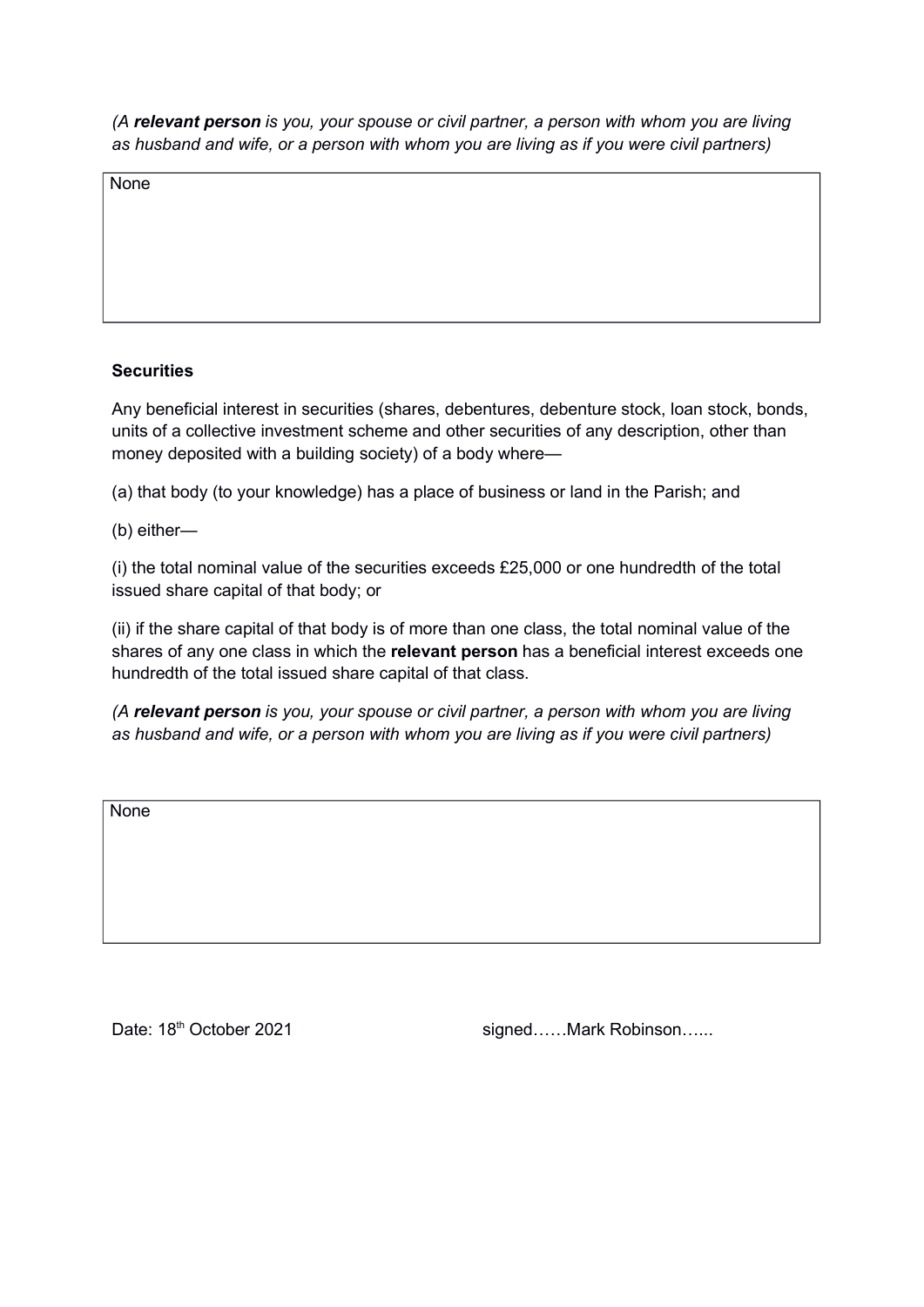### Other Interests

I ALSO GIVE NOTICE that I have the following Other Interests (please state 'None' where appropriate):

# Membership of other bodies

Details of any body of which you are a member in a position of general control or management and to which you are appointed or nominated by the Council:

**None** 

Details of any body exercising functions of a public nature; any body directed to charitable purposes or any body one of whose principal purposes includes the influence of public opinion or policy (including any political party or trade union), of which you are a member or in a position of general control or management:

Member and treasurer of the local cycling club (Settle Wheelers). Member Chartered Institute of Linguists Member Yorkshire Wildlife Trust Member English Heritage Member National Trust Member Royal Society for Protection of Birds

# Gifts and hospitality

Details of any person or organisation from which you have received a gift or hospitality with an estimated value of at least £50 by virtue of your office as a Member of the Council:

**None** 

Date: 18<sup>th</sup> October 2021 **Print name: Mark Robinson**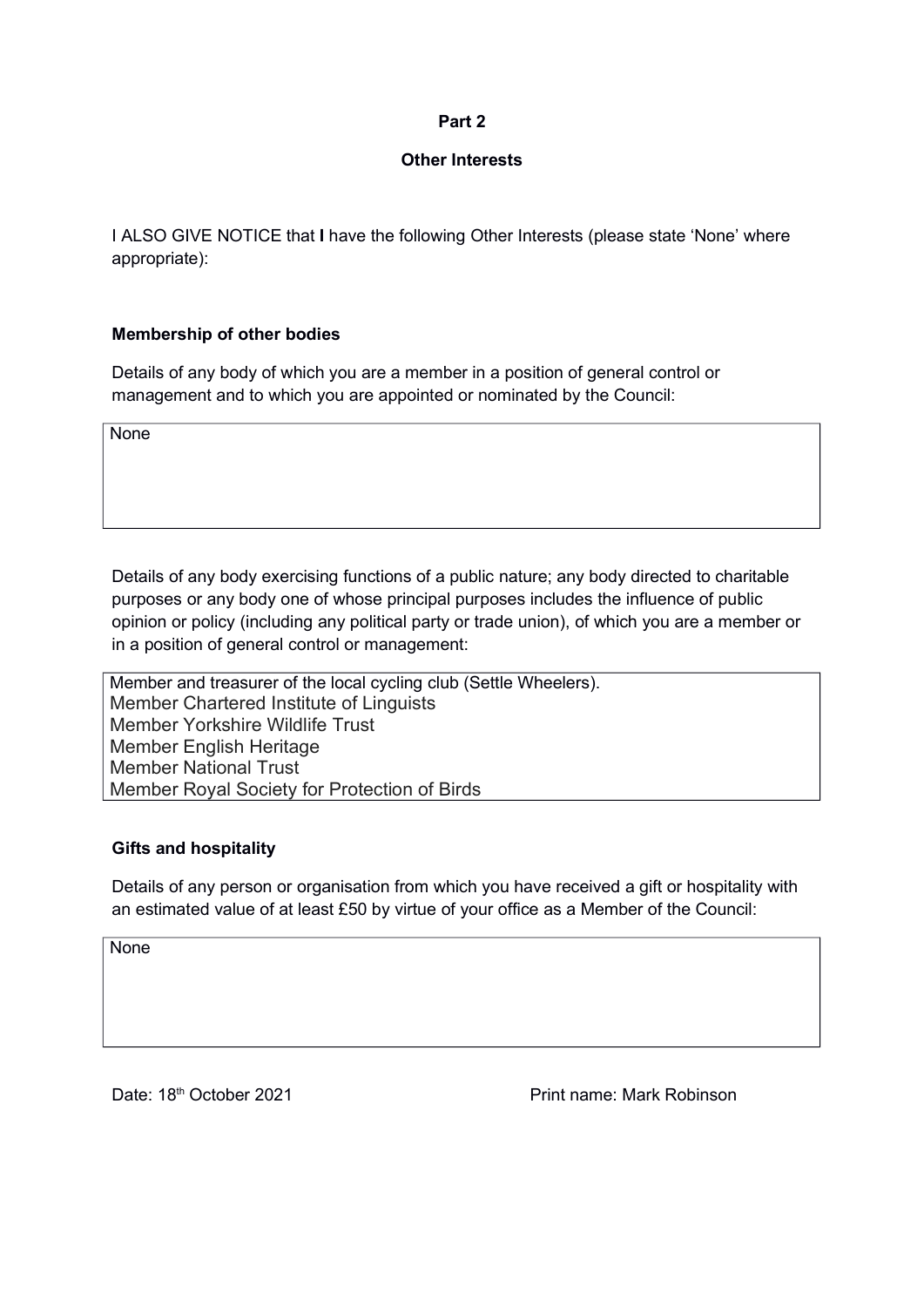I, Katharine Sarah Louise Smith

a Member/co-opted Member of Austwick Parish Council

GIVE NOTICE that I have the following Disclosable Pecuniary Interests and/or Other Interests (please state 'None' where appropriate):

### Part 1

### Dislosable Pecuniary Interests

These are interests specified by the Secretary of State and either it is your interest or an interest of your **partner** (which means spouse or civil partner, a person with whom you are living as husband or wife, or a person with whom you are living as if you are civil partners):

# Employment, office, trade, profession or vocation

Any employment, office, trade, profession or vocation carried on for profit or gain.

**Solicitor** 

Project Manager

# Sponsorship

Any payment or provision of any other financial benefit (other than from the Council) made or provided within the last 12 months in respect of any expenses incurred by you in carrying out duties as a member, or towards your election expenses.

This includes any payment or financial benefit from a trade union within the meaning of the Trade Union and Labour Relations (Consolidation) Act 1992.

None

# **Contracts**

Any contract which is made between the relevant person (or a body in which the relevant person has a beneficial interest) and the Council —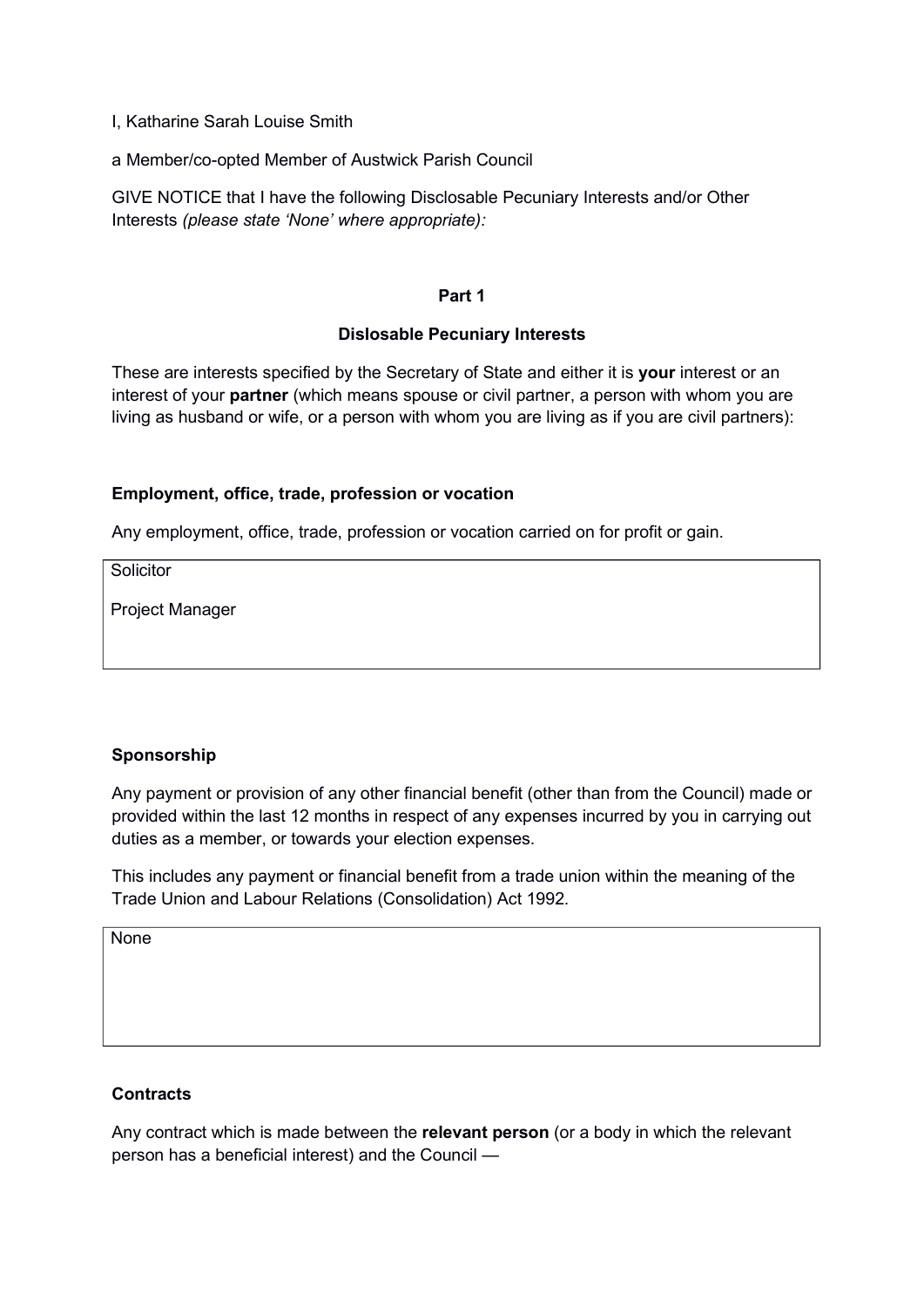(a) under which goods or services are to be provided or works are to be executed; and

(b) which has not been fully discharged.

(A relevant person is you, your spouse or civil partner, a person with whom you are living as husband and wife, or a person with whom you are living as if you were civil partners)

**None** 

#### Land

Any beneficial interest in land which is within the area of the Council. This includes your home address or any other property.

High Bark House **Wharfe** Austwick LA2 8DG

#### **Licences**

Any licence (alone or jointly with others) to occupy land in the Parish for a month or longer.

**None** 

#### Corporate tenancies

Any tenancy where (to your knowledge)—

- (a) the landlord is the Council; and
- (b) the tenant is a body in which the relevant person has a beneficial interest.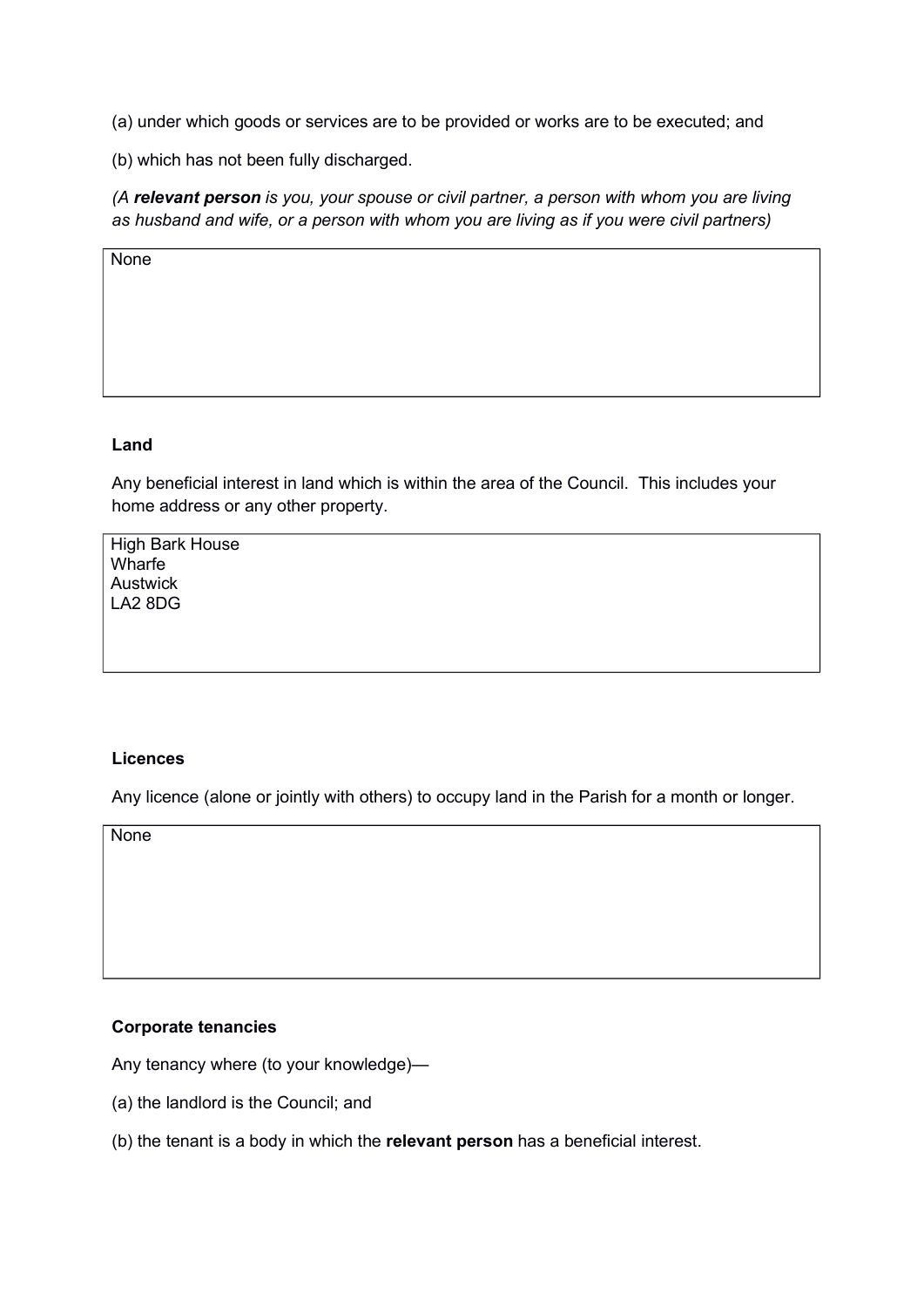None

# **Securities**

Any beneficial interest in securities (shares, debentures, debenture stock, loan stock, bonds, units of a collective investment scheme and other securities of any description, other than money deposited with a building society) of a body where—

(a) that body (to your knowledge) has a place of business or land in the Parish; and

(b) either—

(i) the total nominal value of the securities exceeds £25,000 or one hundredth of the total issued share capital of that body; or

(ii) if the share capital of that body is of more than one class, the total nominal value of the shares of any one class in which the relevant person has a beneficial interest exceeds one hundredth of the total issued share capital of that class.

(A relevant person is you, your spouse or civil partner, a person with whom you are living as husband and wife, or a person with whom you are living as if you were civil partners)

None

Date 13<sup>th</sup> September 2021 signed…Kate Smith……